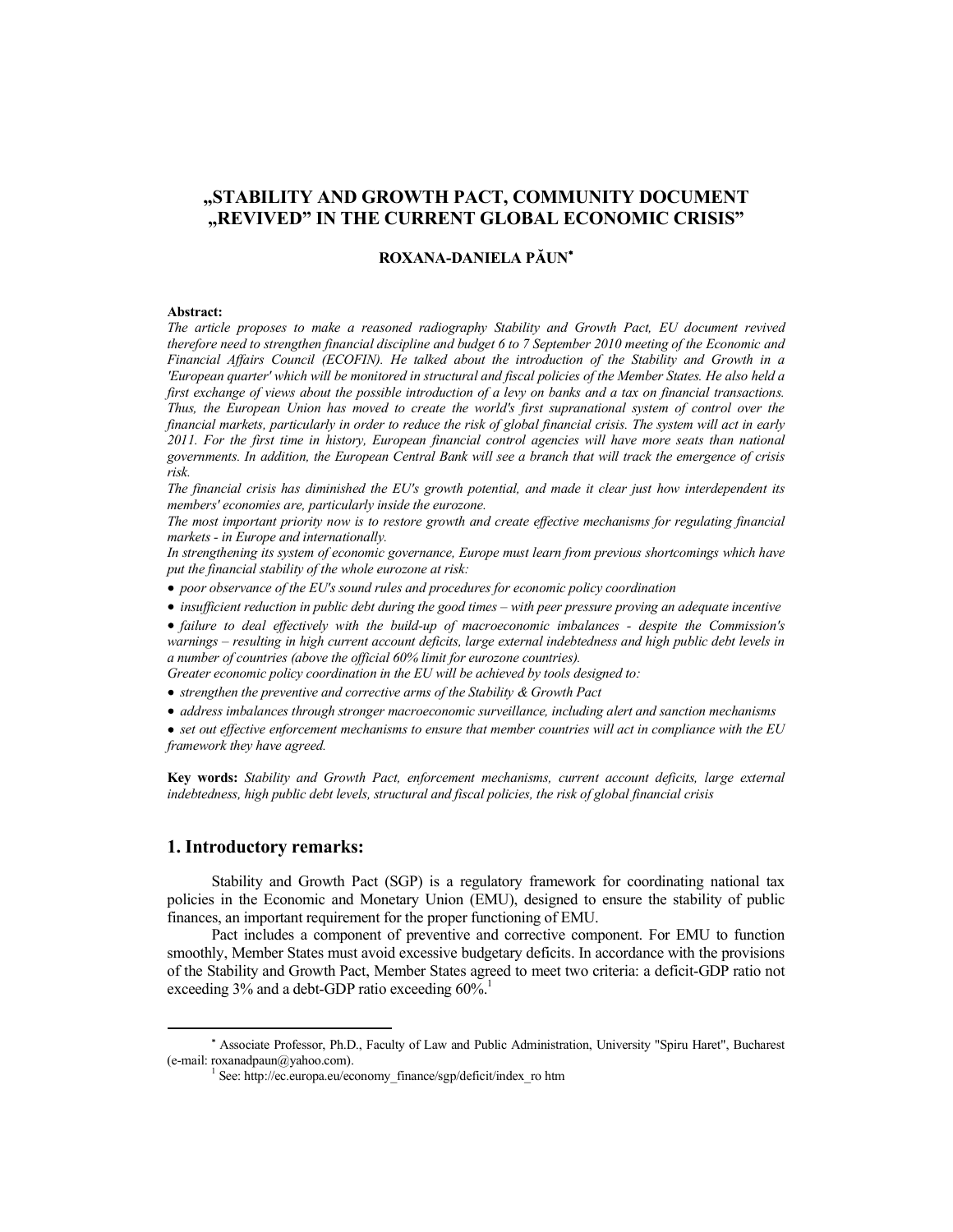While this document is important for the proper functioning of the euro area, due to the historical moment we live is marked by global economic crisis and the difficulties of every European country covered in a separate development, the subject is not considered in the literature. (Maybe because it is constantly moving and controversy at all meetings of the Council of Finance Ministers of the Member States and of the European Councils).

This topic is of particular importance, both from theoretical perspective, legal, given that there is a procedure for sanctioning of Member States that violate the Stability and Growth Pact, but for any case unfinished state), but mostly practice.

A practical component is essential to optimize the effects, especially as the recasting of the measures discussed at the European level, can have positive effects on economies and the growing trend of European finance.

# **2. Principles underlying the achievement of Economic and Monetary Union. (EMU)**

 EMU is based on three principles: the principle of the single currency convergence principle and the principle of irreversibility in three-stage process of monetary unification.

**The principle of the single currency** issue involves a monetary unit equal power movement and the disappearance of national currencies. Therefore there will be no national monetary policy, quotes of various community currencies in the currency markets, but a single currency for all EU countries.

**The principle of convergence** can be summarized in three stages caledarului presentation introducing the euro, which is in fact the achievement of monetary integration.

 **The principle of irreversibility of the process of monetary unification** is in meeting the five criteria of convergence:

1. Price stability is expressed by an inflation rate of max.1, 5% of the most well-located three countries in this regard;

2. Interest rate on term loans under 2% of average interest rates ranked top three but not more than 8.5%;

**3. The budget deficit must not exceed 3% of GDP;** 

**4. Public debt below 60% of GDP;** 

5. Stability of course, that the national currency exchange rate over the past two years have maintained the margin of fluctuation of exchange rates agreed by the mechanism of the EMS (2.25%), not to proceed with the realignments.

The convergence criteria are set out in the Treaty on European Union (TEU) also known as the Maastricht Treaty. After the changeover, with waiver of national currencies in favor of adopting the euro by the Member States met the convergence criteria established by the Treaty, began to experience problems even for countries that adopted the single currency at the wrong time, having regard to Community-frequent violations of overcoming that deficit ceiling of 3% and 60% threshold for public debt.

Thus, there was the Stability and Growth Pact, a document which establishes a procedure for penalizing Member States which do not meet two of the five criteria set by the Treaty of Masstricht.

## **3. Introductory aspects of the Stability and Growth Pact before installing the global economic crisis.**

Stability and Growth Pact (SGP) is a regulatory framework for the coordination of national fiscal policies in economic and monetary union (EMU). The pact was designed to ensure the stability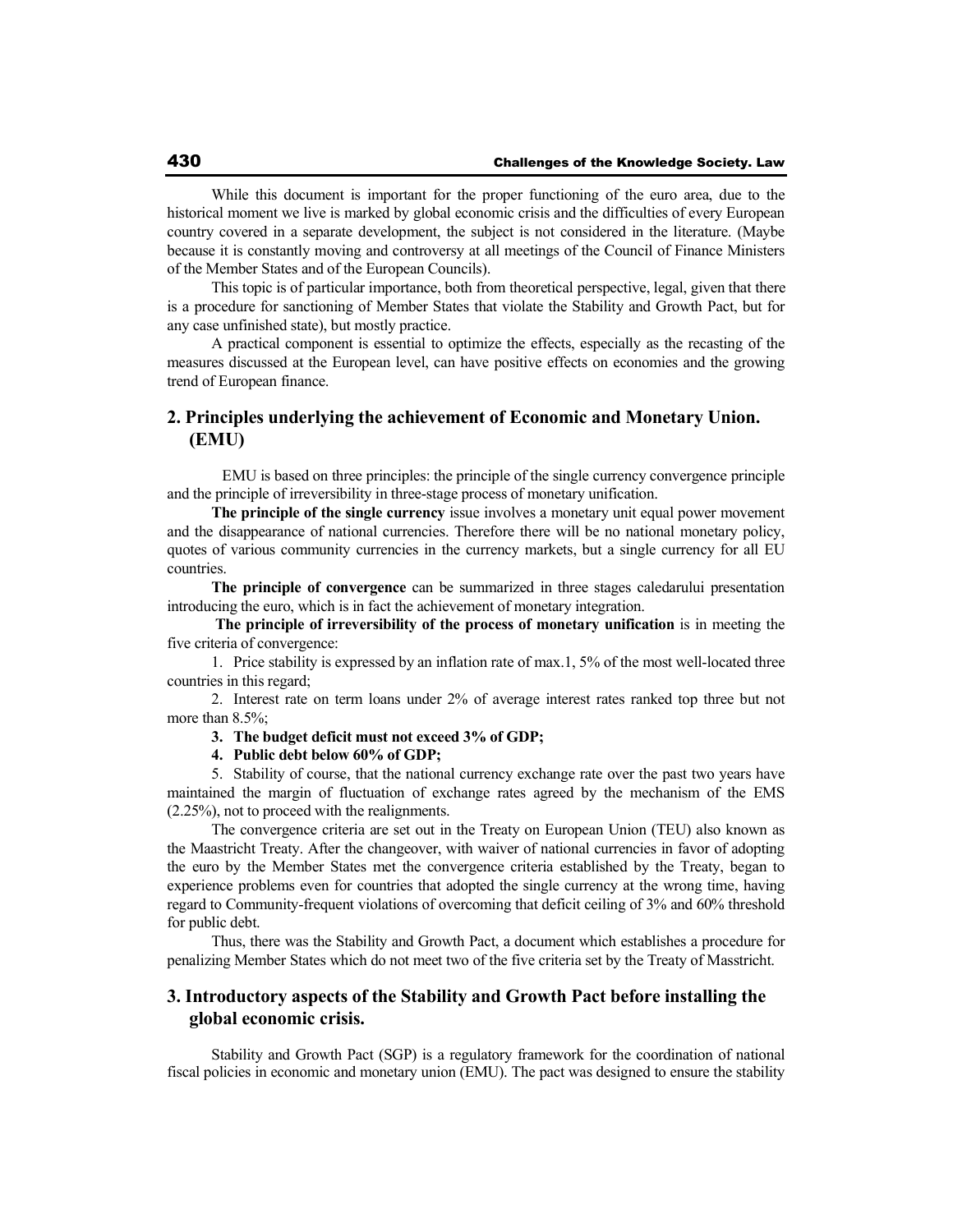of public finances, an important requirement for the proper functioning of EMU. Pact includes a component of preventive and corrective component.

### **The preventive component**

Under the preventive provisions, Member States must submit annual stability programs (convergence) to show how they intend to perform or provide stable medium-term fiscal positions, taking into account the immediate impact that aging will have on the budget . These programs are evaluated by the Commission and Council shall advise each of them.

Preventive component includes two policy tools that can be used to avoid deficits "excessive."

Based on a proposal from the Commission, the Council may trigger an **early warning procedure** to prevent an excessive deficit.

 By the **early warning system**, the Commission may recommend that a Member State to comply with the obligations of the Stability and Growth Pact.

### **Corrective component**

Corrective pact component governing the excessive deficit procedure (EDP). This is triggered when the budget deficit threshold of 3% of GDP in the Treaty. If it is concluded that the deficit is excessive under the Treaty, the Council shall issue recommendations to the Member States concerned to correct the excessive deficit and set a deadline for it. Nerespectarea recomandarilor conduce la declan sarea următoarelor etape ale procedurii, inclusiv la posibilitatea sanctionării statelor membre din zona euro. Failure to recommendations leading to trigger the next steps of the procedure, including the possible sanctions in the euro area Member States.

### **Long-term sustainability of public finances**

Given that Europe's aging population as people live longer and have fewer children, the EU Member States face the challenge of ensuring long term sustainability of public finances, given the impact this phenomenon will have on the budget. To meet this challenge and given special attention paid to long-term viability of the revised version of the Pact in 2005, are compiled shared long-term budget forecasts at EU level and monitor and evaluate the individual situation of the Member States. Complete analysis can be found in the report on its viability. Long-term sustainability of public finances is taken into account when assessing the stability and convergence programs.

**Proceedings against Member States which have exceeded the budget deficit and government debt documents required by legislation in force.** 

## **Stability and Growth Pact, a document must be respected in the euro area <sup>3</sup> :**

\* EURO area Member States undertake to respect strict rules on budget deficit and public debt levels.

\* for violating these rules will state that they support the EU imposed sanctions for failure to recommendations to avoid or correct excessive budget deficits.

#### **Stability and Growth Pact-exceptions-**

An excess of more than 3% of GDP budget deficit is allowed in two situations:

1) when determined by an unforeseeable event beyond the control of the Member State;

 2) when the result of a severe economic drop, at least 2% respectively, calculated at the actual level of GDP.

<sup>&</sup>lt;sup>2</sup> According: http://ec.europa.eu/economy\_finance/sgp/index\_ro htm<br><sup>3</sup> See: Păun Roxana-Daniela, ""Community law", Ed of Tomorrow Foundation Romania, Bucharest, 2009, Chapter VII, p.151-157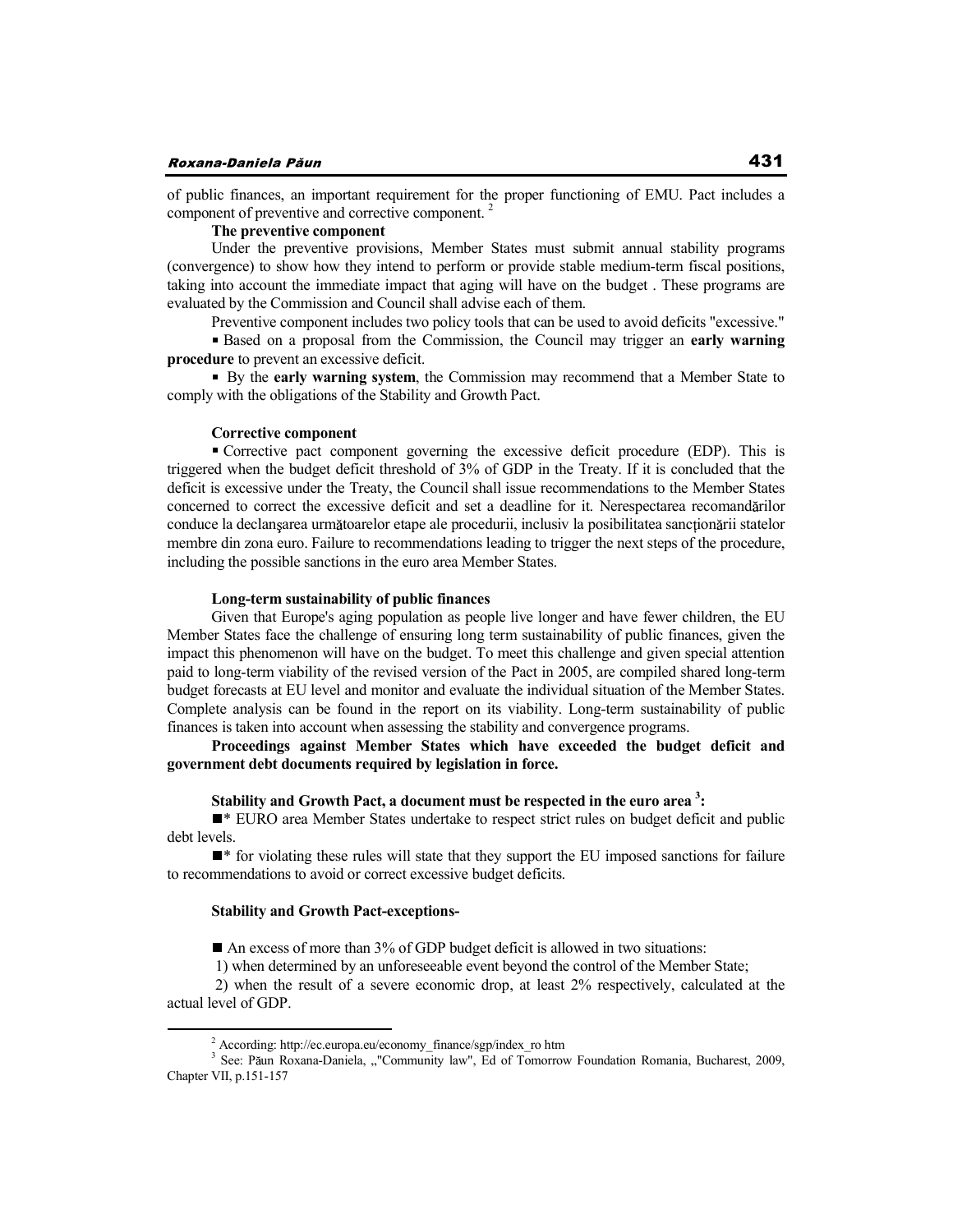#### **Sanctioning procedure prescribed by the Stability and Growth Pact:**

State States penalize procedure that has an excessive budget deficit, imposed by the Council of Ministers of Finance and Economy:

 $\checkmark$  \*Issue a recommendation by the State concerned to correct excessive budget deficit, with the application within four months;

 $\checkmark$  \* If the time limit are not taken corrective measures, the Council makes public its recommendation;

 $\checkmark$  \* If after one month are not taken effective corrective measures, the Council shall notify the Member State to take appropriate action;

 $\checkmark$  \* In more than two months, the Council may decide on sanctions, if the State continues to be "insensitive" to the measures recommended!

**Size deposit =** 

 $\blacksquare$  0.2% of GDP (fixed component) +

■ one tenth of the difference between the deficit as a percentage of GDP this year it was **described as excessive, and the reference value of 3% of GDP (variable component).** 

**The penalty may be enhanced by the formation of new deposits.** 

The total size of the deposits made by a Member State may not exceed 0.5% of GDP.

The Council may terminate the sanctions if the Member State has corrected this deficiency. Penalty imposed can not be undone.

Interest on deposits and revenues from fines are distributed to Member States without excessive deficits, in proportion to their share of their combined GDP. **The procedure can be accelerated if the excessive deficit situation deliberately planned to apply the sanction.**

Types of programs developed by Member States:

Member States are required to develop and implement programs for Stability (euro area member states), and where appropriate, Convergence Programs (Member States outside the euro area).

Although the Stability and Growth Pact (SGP) provides preventive component includes two elements proactive avoidance of excessive deficits in an early stage that the procedure for early warning and early recommendation, in practice almost all Member States have exceeded these values.

### **Early warning procedure**

According to a Commission recommendation, the Council can issue an "early warning" by a State prior to the occurrence of an excessive deficit.

 Council acts in this way if it finds a significant deviation from the medium-term budgetary objective (MTO) or the adjustment strategy for achieving the MTO, to prevent an excessive deficit. The recommendation calls for early warning of the Member State concerned shall take the necessary adjustment measures to prevent such a situation.

#### **Early Recommendation**

As another element of proactive, can make early recommendations, where appropriate, to advise a Member State to comply with PSC requirements may petition the call when considering political stability and convergence programs**.**

A **first attempt to reform the SGP** took place at the **European Council on the Stability and Convergence, 22-23 March 2005.** 

#### **Summarizing the discussions and solutions,**

The Council adopted opinions on the stability and convergence program for 2005 set by Cyprus, Spain, Latvia, Lithuania, Hungary, Slovenia and United Kingdom.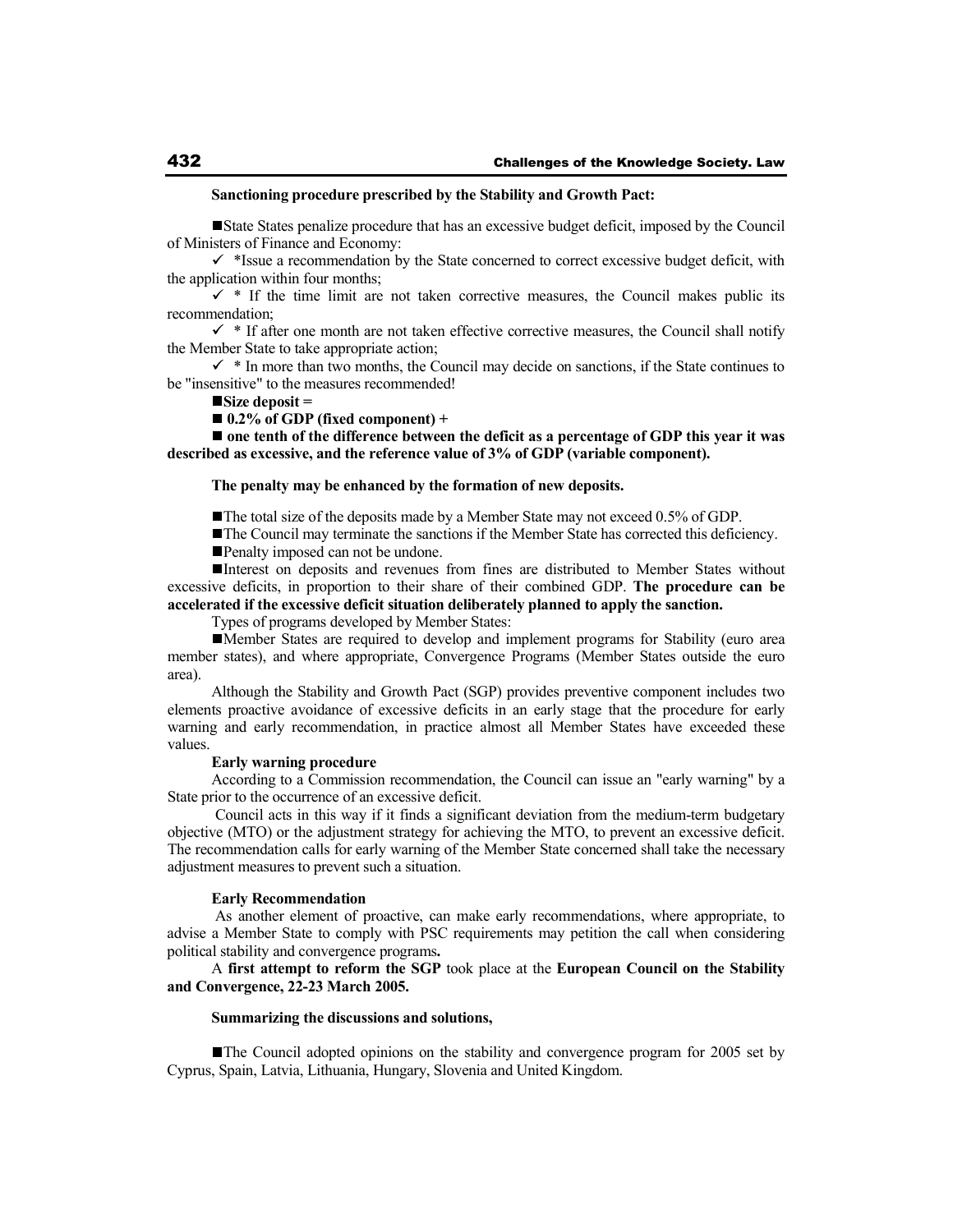■ Council approved a recommendation to the Hungarian budget deficit caused by excessive.

Although the provisions relating to public deficit and public debt profile have remained unchanged,

 $\blacksquare$ It was decided a "flexibility" in the application of the pact more

The new Member States where pension reform has increased the public deficit, will have a grace period of five years, allowing them to more easily introduce the euro. (As a concession to the Poland and Hungary)

New EU members such as Hungary and Poland, requested to be excluded costs from the calculation of pension reform budget deficit to meet the requirements for entry to the eurozone.

Great Britain won that governments no longer have to reduce their deficits by 0.5 percentage points in years of robust economic growth

**In an attempt to unblock the application of the SGP have accepted some exemptions to exclude certain expenses from the calculation of budget deficit reforms, reforms which allow Member States to justify exceeding the deficit limit:**

Supported reforms whose costs have been excluded from the calculation of the budget deficit were:

**1. development aid (France)** 

**2. public investment (Italy)** 

**3.** Research and development expenses, plus structural reforms of the pension and **investment for 'achieving European policy goals'.** 

**In conclusion, among the 12 states that had adopted the euro in 2005 (France, Germany, Italy, Spain, Portugal, Holland, Belgium, Luxembourg, Ireland, Austria, Finland and Greece) - 10 of them violated the Stability and Growth Pact. Most violations were: excessive budget deficit: highest = 6% Greece, the largest public debt = 100% Italy.** 

### **4. Stability and Growth Pact after the global economic crisis.**

Poland, Sweden, Czech Republic, Hungary, Slovakia, Romania, Bulgaria, Lithuania and Latvia in August 2010 asked to be allowed to exclude costs of pensions reform representing public debt and deficit amounts to avoid corrective action of the EU.

 In response, the Commission has offered five years of transition, the budget deficits to exceed 3% of GDP ceiling and / or debt to exceed 60% of GDP.

Poland, Slovakia and other countries, however, said the proposal is not appropriate and have raised the issue again at the summit of 28-29 October 2010. But the Commission has maintained the position, saying 'not possible' to agree with such a requirement, under current rules.

 Summit conclusions are merely to invite the Council of Ministers to expedite work on the integration of pension reforms in the revised Stability and Growth Pact.

Prior to the summit of 16-17 December, where he had to agree on revising the EU's economic governance, including the penalties for those who violate budget rules, reiterated the importance of systemic reforms recognizing that pensions should be provided equal rules Stability and Growth Pact. If the Euro area Member States violated the Stability and Growth Pact even before the outbreak and spread of the current global economic crisis, now in crisis conditions, is even harder to comply with the Maastricht Treaty on inflation and budget deficit. Paradoxically, the solutions are expected from Germany, financial and budgetary discipline model for other European countries.

At the last European Council (4 February 2011), Chancellor Angela Merkel came up with a proposal called "Stability Pact" in the euro area. Thus, Member States would be unable to score in their Constitution exceeded a certain threshold of budget deficit and public debt. Working time should be standardized, as well as retirement age, which would be 67 years. Also, Germany wants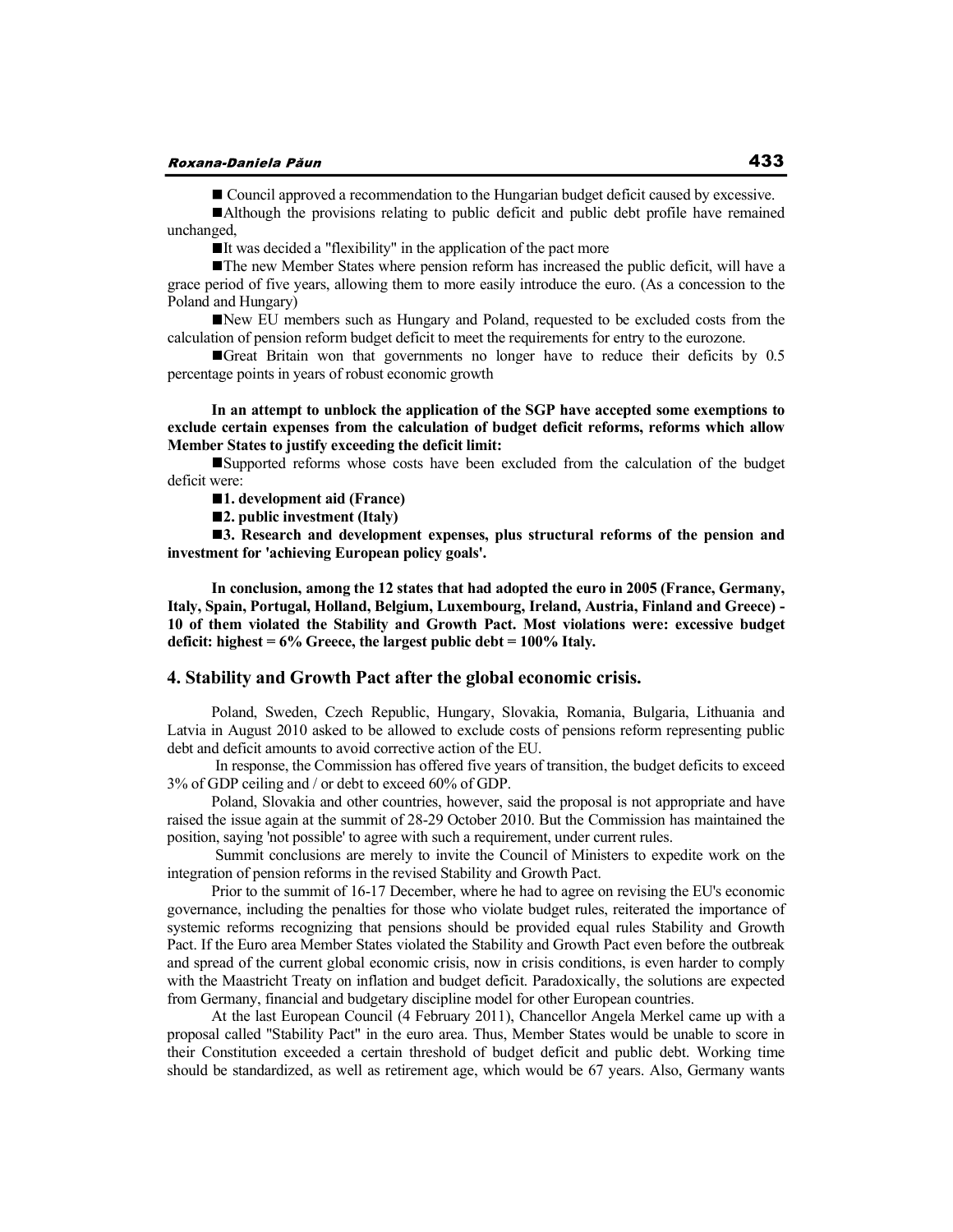the legislation states that the automatic indexation of wages to waive this provision. There are also proposals for the harmonization of tax legislation.

"If this proposal is a strong will to coordinate and monitor economic policies in the euro area, I will strongly support, as is consistent with what the ECB Governing Council has repeatedly claimed. We see the results of consultations undertaken by the EU Council President, Herman van Rompuy, "said President of the European Central Bank (ECB), Jean Claude Trichet.

"If this proposal is a strong will to coordinate and monitor economic policies in the euro area, I will strongly support, as is consistent with what the ECB Governing Council has repeatedly claimed. We see the results of consultations undertaken by the EU Council President, Herman van Rompuy, "said President of the European Central Bank (ECB), Jean Claude Trichet.

"Our message is very clear: we call on all concerned to exercise responsibility. And not by words but by deeds. Therefore, our strong message is that monetary union based on the euro, it works. Coin is reliable and has proved able to maintain price stability. Now is the time for economic union to work just as well, "said ECB president.

At the same time raising salaries in the countries of the euro area would be "a foolish measure" to the States out of recession, while the monetary union increase inflationary pressures.

 European authorities should make every effort to avoid raising other prices above the levels set by the ECB definition of price stability.

As can be seen easily, the series of measures prescribed by the Stability and Growth Pact can not be analyzed only in the context of global economic and financial. Thus, the budget deficit and inflation threshold set by the Maastricht Treaty (below 3%) becomes a challenge for European countries in the euro area, ruled by an unshakeable political will, catalysed around France and Germany, seeking solutions viable exit from recession, to position their economies back on an upward trend of growth, not least by strengthening Eurozone.

## **5. Conclusions:**

Currently, European economies are facing a classic problem of too much indulgence. A state spends more than people can pay and short-term benefits generated domestically. But long-term costs are transferred to all other members of the euro area are suffering because of rising interest rates.

 Bigger deficits are covered with a capital that would otherwise be invested in the private sector, which raises interest rates. The economic situation in Greece is living proof of the failure of a State to manage its own economy and financial difficulties, but those who are charged to their European partners.

But other major European countries faced with the prospect of growing budget deficits because of their generous social insurance programs and the continually aging population. Thus, Spain, France, Germany, Portugal, Italy and other EU nations should introduce fiscal measures, primarily to reduce spending on pensions and health insurance, as European tax rates are already high.

Without adjustments, rising budget deficits would cause higher risks of inflation and would erode the euro as a safe image. A country with a less gradualist monetary policy, the euro and the monetary policy of the European Central Bank (ECB) implies that a recession becomes too restrictive monetary policy, while in periods of "boom" is too lax.<sup>4</sup>

To maintain the credibility of the euro on international markets, the EU needs a common tax plan long term, which would generate the necessary budgetary savings.

 All EU members should take part in a coordinated process of consolidating budgets, regardless of their economic positions. Consolidation should be subject to demographic profiles,

<sup>&</sup>lt;sup>4</sup> Opinion expressed by Caraiani Petre in "Models of monetary policy. Applications for Romania, Ed Wolters Kluwer, 2009, p.148."